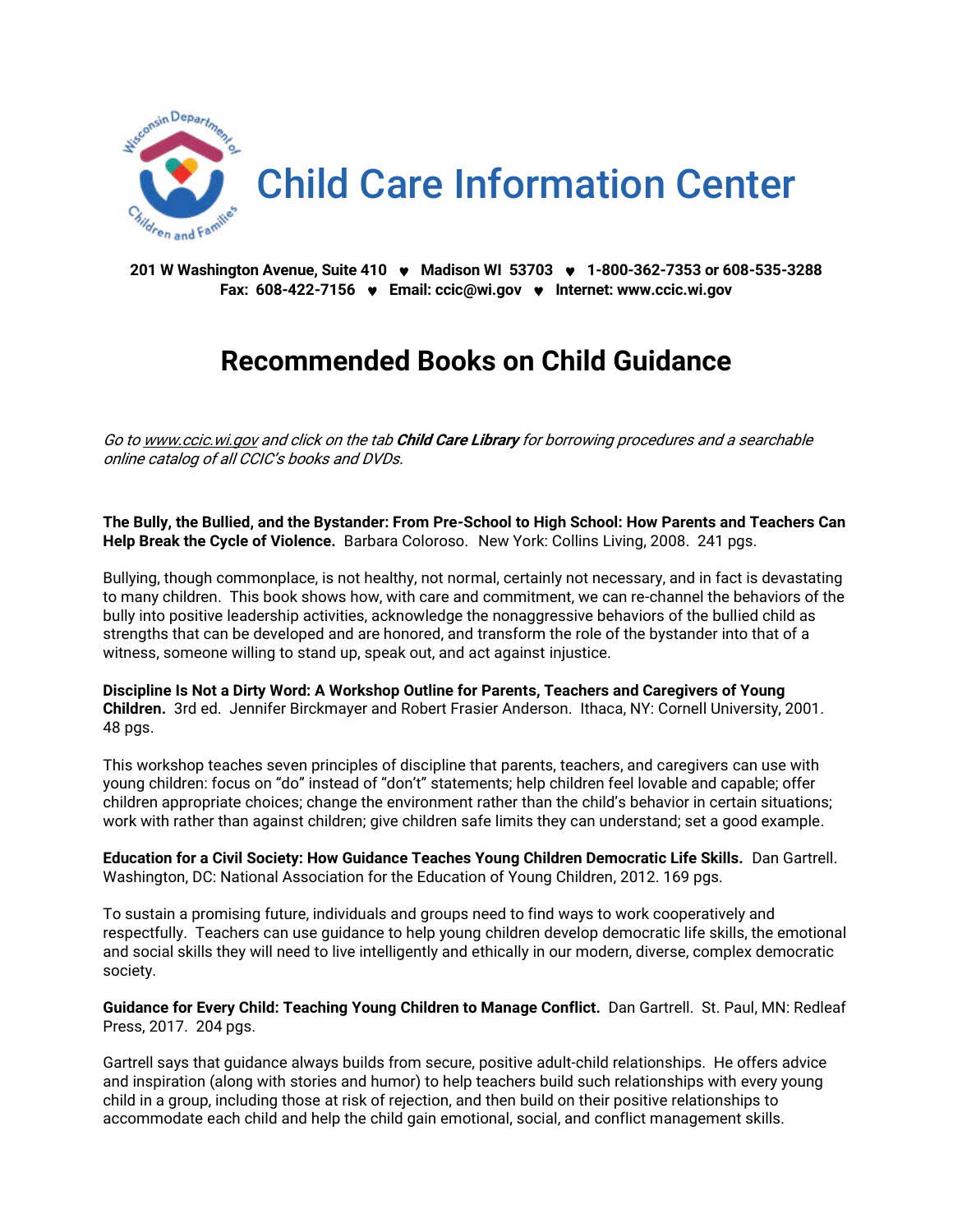**I Love You Rituals.** Rev. ed. Becky Bailey. New York: Quill, 2000. 208 pgs.

I Love You Rituals are delightful interactions and games adults can play with children from infancy to eight years of age. They send a message of unconditional acceptance to build bonds and strengthen relationships with children.

**Little Kids, Big Worries: Stress-Busting Tips for Early Childhood Classrooms.** Alice Sterling Honig. Baltimore, MD: Paul H. Brookes Pub. Co., 2010. 170 pgs.

This practical book explains how to recognize stress in young children and intervene with proven relief strategies before pressures turn into big problems.

**Oh Boy! : Strategies for Teaching Boys in Early Childhood.** Francis Wardle. Lincoln, NE: Exchange Press, 2018. 305 pgs.

Many young boys struggle because of a mismatch between how most young boys develop, grow, and learn, and the kinds of expectations, outcomes, activities, and discipline approaches typically used in programs during the early years. This book offers positive solutions.

**Positive Time-Out: And Over 50 Ways to Avoid Power Struggles in the Home and the Classroom.** Jane Nelsen. Rocklin, CA: Prima Pub, 1999. 175 pgs.

Knowing when to take time to calm down and cool off to gain access to inner wisdom and common sense is an important life skill. Instead of using time-out as a punishment, adults can use it to teach children this skill. This book will help you clarify the differences between the abuses and effective uses of time-out.

**Powerful Interactions: How to Connect with Children to Extend Their Learning.** Amy Laura Dombro, Judy Jablon, Charlotte Stetson. Washinton, DC: National Association for the Education of Young Children, 2011. 150 pgs.

This book offers tips and examples from teachers' everyday lives to show how thoughtful interactions help teachers connect with children to help children feel good about themselves and about learning.

**So This Is Normal Too?** 2nd ed. Deborah Hewitt. St. Paul, MN: Redleaf Press, 2011. 246 pgs.

To help teachers and parents work out normal developmental issues in young children, this book gives easyto-understand information on 21 common skill lags and behavior challenges (such as tattling, swearing, and aggression). It suggests actions to be agreed to by both parent and teacher, and gives a well-designed parent/provider planning form.

**Teaching Young Children in Violent Times: Building a Peaceable Classroom.** 2nd ed. Diane E. Levin. Cambridge, MA: Educators for Social Responsibility, 2003. 184 pgs.

This violence prevention and conflict resolution guide will help you create a classroom where preschool through third grade children learn peaceful, respectful, safe alternatives to the violent behaviors modeled for them in the media and beyond.

**Time-In: When Time-Out Doesn't Work.** Jean Illsley Clarke. Seattle, WA: Parenting Press, 1999. 74 pgs.

The four parts of Time-In are: Ask, to teach the child to think; Act, to redirect or interrupt behavior; Attend, to the person, feelings, situations, or objects; Amend, to right a wrong. Use of the Time-In process will help you handle any behavior in children ages one to 12 years, while teaching children to be competent, to think, and to succeed, and giving them the sense of connection and trust they desperately need.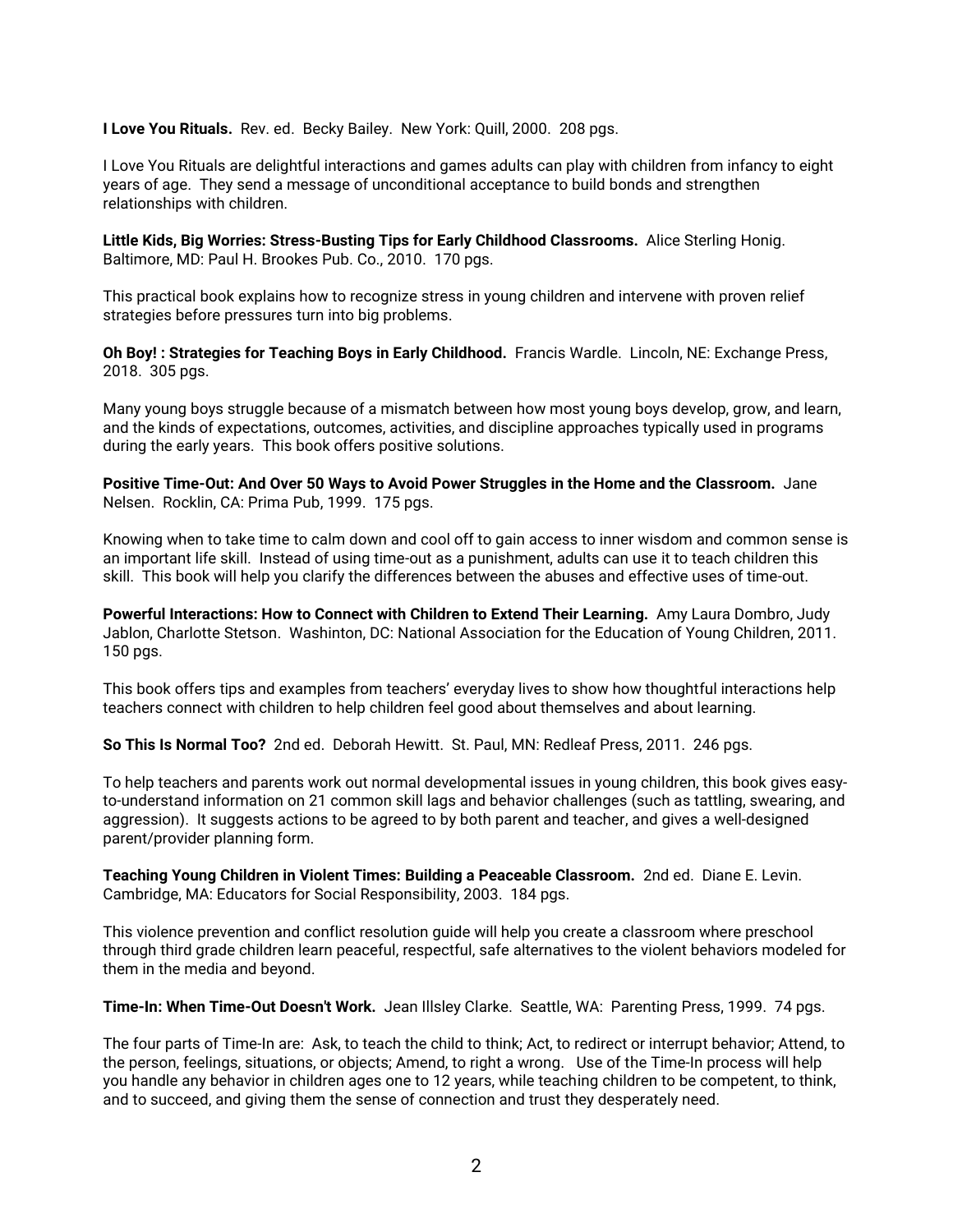**You Can't Come to My Birthday Party: Conflict Resolution with Young Children.** 2nd edition. Betsy Evans. Ypsilanti, MI: HighScope Press, 2016. 367 pgs.

More than 50 stories showing how adults use a six-step mediation process to help infants, toddlers, and preschoolers resolve disputes successfully. Includes a section on preventing bullying before it starts.

#### **Infants, Toddlers, and Twos**

**Behavior Guidance for Infants and Toddlers.** Alice S. Honig. Little Rock, AR: Southern Early Childhood Association, 1997. 63 pgs.

Specific positive discipline techniques designed for children from birth to three years.

**Classroom Assessment Scoring System (CLASS) Manual, Infant.** Bridget K. Hamre, Karen M. La Paro, Robert C. Pianta, Jennifer LoCasale-Crouch. Baltimore, MD: Paul H. Brookes Pub. Co., 2014. 51 pgs.

An observational tool to assess how teachers engage with children from birth to 18 months and support their learning and development during everyday routines and activities.

**Classroom Assessment Scoring System (CLASS) Manual, Toddler.** Karen M. La Paro, Bridget K. Hamre, Robert C. Pianta. Baltimore, MD: Paul H. Brookes Pub. Co., 2012. 70 pgs.

An observational tool to assess teacher-child interactions in classrooms for children from 15 to 36 months.

**How You Are Is as Important as What You Do…in Making a Positive Difference for Infants, Toddlers and Their Families.** Jeree H. Pawl and Maria St. John. Washington, DC: Zero to Three, 1998. 44 pgs.

An adult feeds a baby: when the baby is hungry or when it is convenient for the adult, in a lap that feels safe and familiar or with arms that communicate tension or disgust? A parent and a professional talk about a toddler: with trust in each other or with suspicion and fear, in a quiet comfortable corner or on the run when one or both are distracted or fatigued? This is a book of very touching stories to help you think about "how you are" with children and their families.

**Secure Relationships: Nurturing Infant/Toddler Attachment in Early Care Settings.** Alice Sterling Honig. Washington, DC: National Association for the Education of Young Children, 2002. 78 pgs.

Loving, responsive, and consistent care from primary caregivers is key to young children learning to form relationships and for their emotional well-being in childhood and beyond. When a caregiver uses the suggestions in this book to build a child's secure attachment to her, she can count on the power of that emotional bond to increase the child's cooperation with her requests.

#### **Preschoolers**

**Challenging Behavior in Young Children: Understanding, Preventing, and Responding Effectively.** 4th ed. Barbara Kaiser and Judy Sklar Rasminsky. Boston, MA: Pearson, 2017. 343 pgs.

Challenging behavior is behavior so disruptive that the child who displays it makes it almost impossible for you to provide a good learning experience for the other children. This excellent book gives you the basic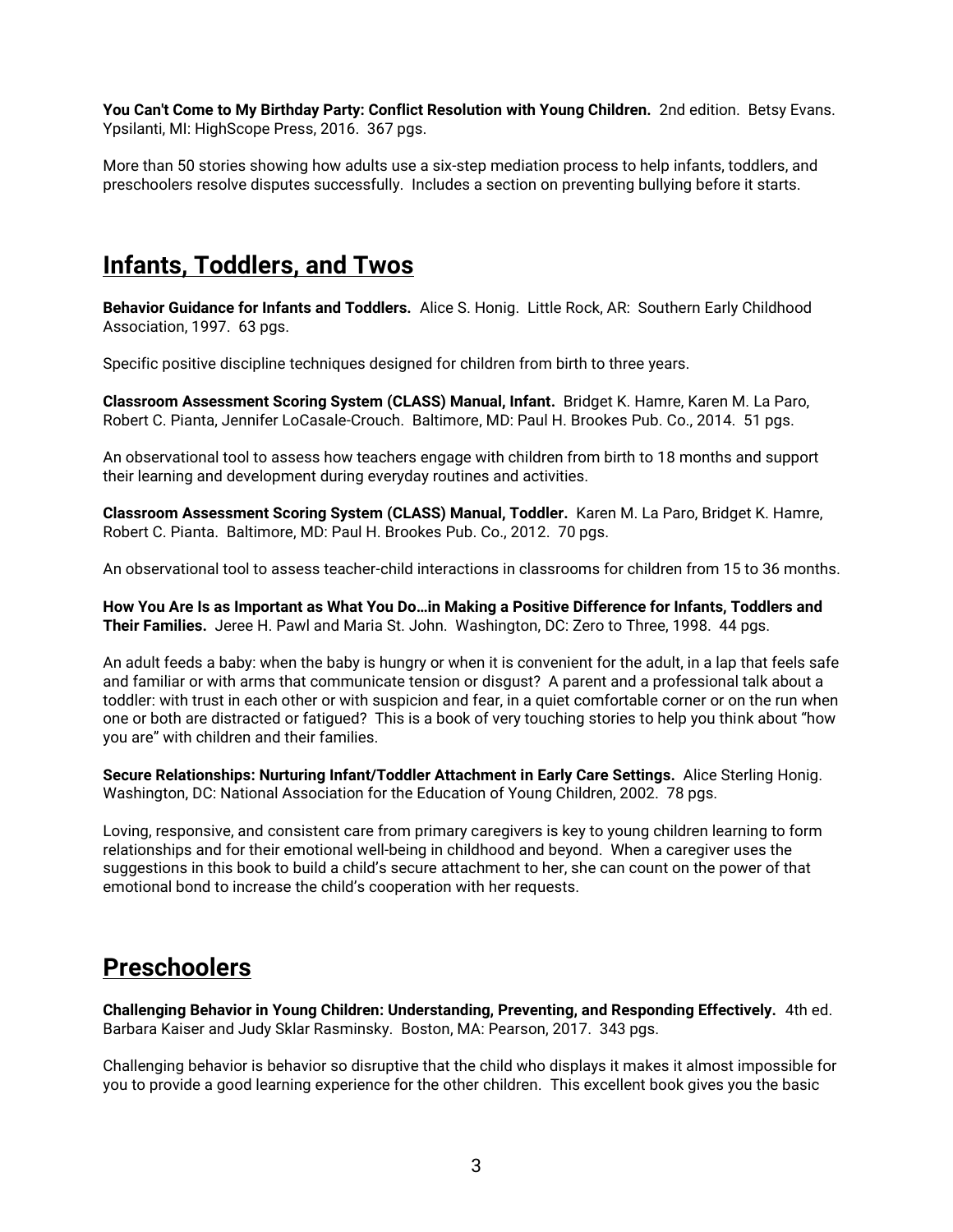facts and skills you need in order to understand and prevent challenging behavior, to address it effectively when it occurs, and to teach appropriate alternatives.

**Class Meetings: Young Children Solving Problems Together.** Rev. ed. Emily Vance. Washington, DC: National Association for the Education of Young Children, 2014. 73 pgs.

Class meetings are a place for group problem solving, with the children solving the problems and the teacher facilitating. Such meetings provide an opportunity for everyone to speak out about their feelings in an emotionally safe environment. The author gives practical strategies for class meetings with children in preschool through the early grades and in bilingual classrooms, too.

**Classroom Assessment Scoring System (CLASS) Manual, Pre-K.** Robert C. Pianta, Karen M. La Paro, Bridget K. Hamre. Baltimore, MD: Paul H. Brookes Pub. Co., 2008. 108 pgs.

An observational tool to assess classroom quality in pre-kindergarten based on teacher-student interactions.

**Fostering Children's Social Competence: The Teacher's Role.** Lilian G. Katz and Diane E. McClellan. Washington, DC: National Association for the Education of Young Children, 1997. 116 pgs.

Socially competent children are better able to learn and thrive. This book offers principles and strategies to guide teachers in strengthening children's social skills and avoiding common, well-intentioned practices that actually undermine children's social development.

**The Kindness Curriculum: Stop Bullying Before It Starts.** 2nd ed. Judith Anne Rice. Minneapolis, MN: Redleaf Press, 2013. 153 pgs.

94 character-building classroom and at-home activities to help preschoolers develop compassion for others and other prosocial values as they contribute to a peaceful and supportive learning environment.

**Make Room for Boys! : Helping Boys Thrive in Preschool.** Gerin Martin and Sandy Slack. Ypsilanti, MI: HighScope Educational Research Foundation, 2015. 107 pgs.

This book explains in everyday language the sex-based and gender-based differences between preschool boys and girls. It provides activities and strategies to meet the specific needs of boys while supporting active learning for all children.

**Play: The Pathway from Theory to Practice.** 2nd ed. Sandra Heidemann and Deborah Hewitt. St. Paul, MN: Redleaf Press, 2010. 240 pgs.

Play skills are life skills. This book offers an easy-to-use play checklist to identify a child's sociodramatic play problems. It describes teaching strategies specifically related to the checklist and includes activity ideas to help you encourage new cooperative play skills rather than only controlling problem behavior.

**Practical Solutions to Practically Every Problem: The Survival Guide for Early Childhood Professionals.** 3rd ed. Steffen Saifer. St. Paul, MN: Redleaf Press, 2017. 310 pgs.

Biting children. Late parents. Noisy naptimes. This book weaves lots of information on child development into its answers on how to handle and prevent problems child care providers face. The 3rd edition integrates new research on topics such as: essential life skills, brain development, cultural responsiveness, early childhood expulsion, early learning standards, the value of play, and technology in the classroom.

**When Play Isn't Easy: Helping Children Enter and Sustain Play.** Sandra Heidemann and Deborah Hewitt. St. Paul, MN: Redleaf Press, 2014. 87 pgs.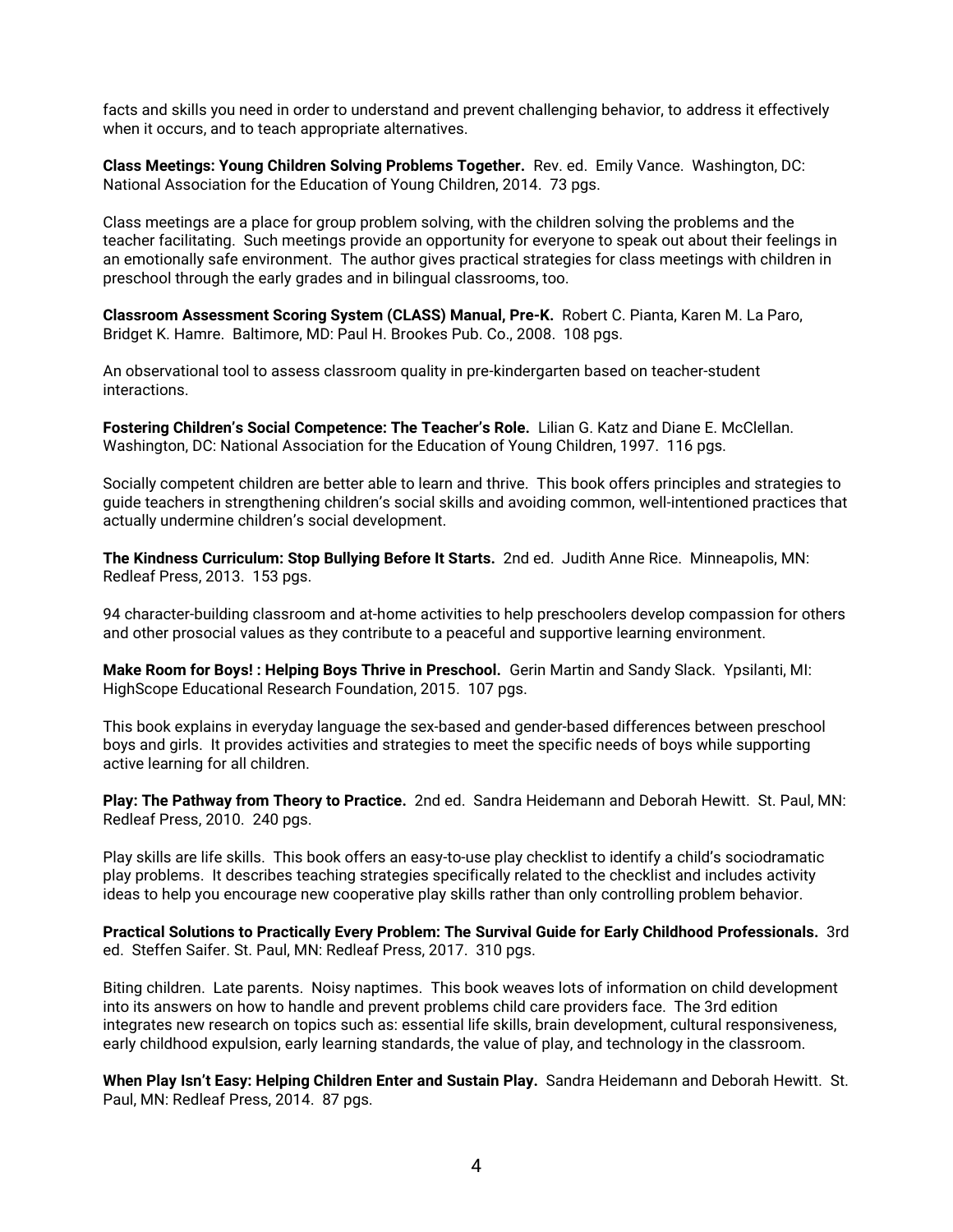This interactive workbook encourages thought, reflection, and discussion as you carefully observe play, identify children's strengths and struggles, and offer them strategies to enter and sustain productive play.

**When Play Isn't Fun: Helping Children Resolve Play Conflicts.** Sandra Heidemann and Deborah Hewitt. St. Paul, MN: Redleaf Press, 2014. 87 pgs.

This interactive workbook offers strategies to help you understand and thoughtfully respond to common challenges children have during group play: being unengaged, having conflicts, or playing aggressively.

**Winning Ways for Early Childhood Professionals.** Gigi Schweikert. St. Paul, MN: Redleaf Press, 2016.

Volume 1. **Supporting Positive Behavior.** 86 pgs. Proactive ways to prevent behavior issues and help two- to five-year-old children succeed.

Volume 2. **Responding to Behavior.** 83 pgs.

How to respond positively when two- to five-year-olds test boundaries.

#### Volume 3. **Guiding Challenging Behavior.** 87 pgs.

Tips and tools for guiding challenging behavior in children aged two to five, including assessing causes, documenting patterns, and sharing concerns with families and other professionals.

## **School-Age Children**

**Being Your Best: Character Building for Kids 7-10.** Barbara A. Lewis and Marjorie Lisovskis. Minneapolis, MN: Free Spirit, 2000. 165 pgs.

Text, anecdotes, and activities combine to show how to build important character traits, such as caring, citizenship, cooperation, courage, fairness, honesty, respect, and responsibility.

**But They Spit, Scratch, and Swear! : The Do's and Don'ts of Behavior Guidance with School-Age Children.** Mary Steiner Whelan. Minneapolis, MN: A-ha communications, 2000. 382 pgs.

Excellent book of behavior guidance do's and don'ts written especially for school-age child care providers.

**Conscious Discipline: Building Resilient Classrooms.** Expanded & updated edition. Becky Bailey. Oviedo, FL: Loving Guidance, 2015. 328 pgs.

Conscious Discipline is a comprehensive classroom management program and a social-emotional curriculum based on brain research, child development information, and developmentally appropriate practices. It replaces the traditional fear-based compliance model of discipline with a relationship-based community model of classroom management. Conscious Discipline has been specifically designed to make changes in the lives of adults first. The adults, in turn, change the lives of children.

**Reaching All by Creating Tribes Learning Communities.** Jeanne Gibbs. Cloverdale, CA: CenterSource Systems, LLC, 2014. 435 pgs.

Social and emotional learning (SEL) is "the process through which children and adults acquire and effectively apply the knowledge, attitudes, and skills necessary to understand and manage emotions, set and achieve positive goals, feel and show empathy for others, establish and maintain positive relationships, and make responsible decisions." This book tells how the Tribes process and Tribes Learning Communities transform schools by focusing on both SEL and academic learning in a positive social context.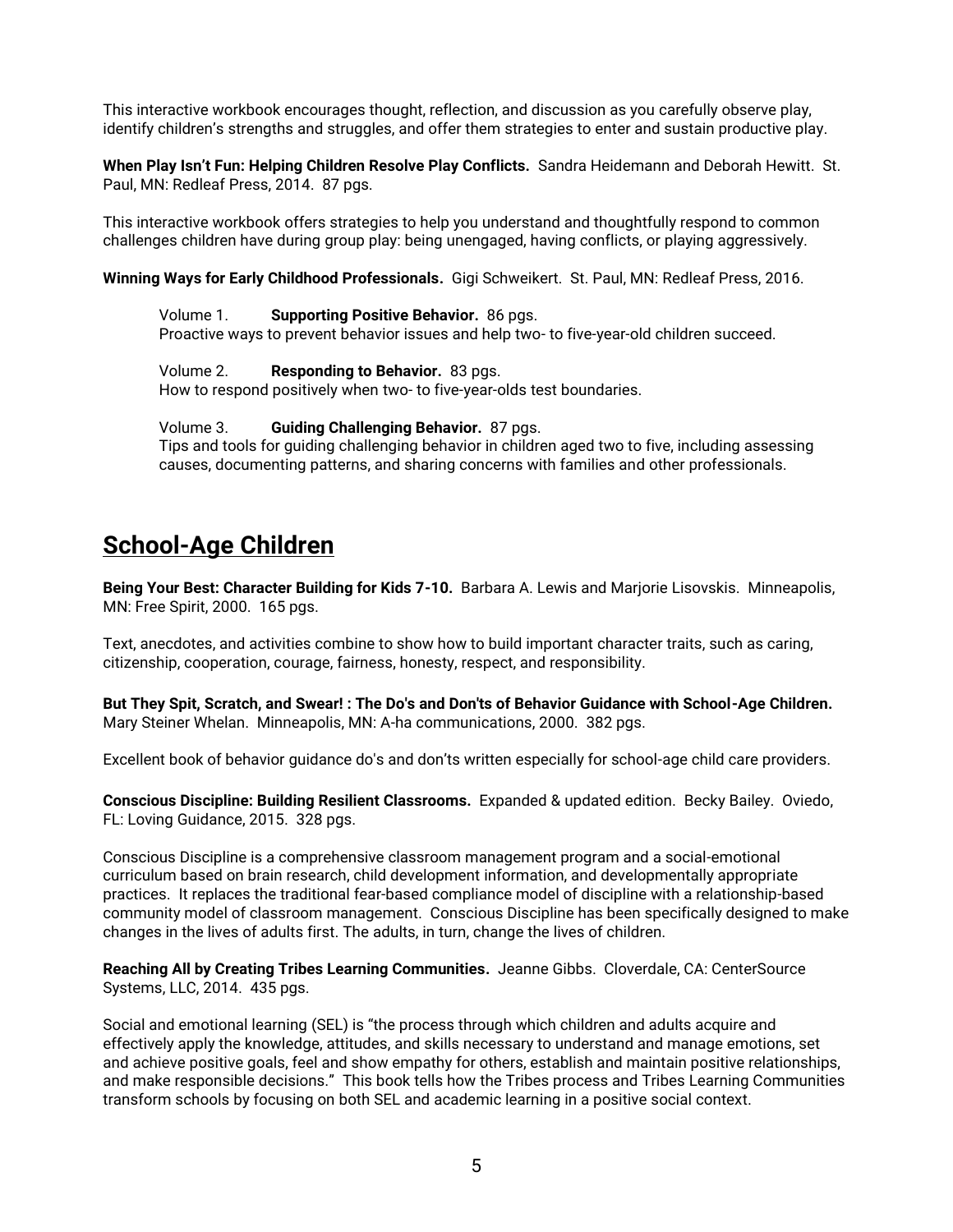**There's Gotta Be a Better Way: Discipline That Works!** Rev. ed. Becky Bailey. Oviedo, Fl: Loving Guidance, Inc, 1997. 325 pgs.

A humorous and enlightening way to uncover damaging beliefs adults hold about themselves and children, and then use that understanding to teach children to meet their needs in socially acceptable ways without adults being too controlling or permissive.

**What Do You Stand For? for Kids: A Guide to Building Character.** Barbara A. Lewis. Minneapolis, MN: Free Spirit, 2005. 165 pgs.

A book to help kids develop their positive qualities through descriptions of ten important character traits – like caring, fairness, honesty, respect and responsibility – and related quizzes, true stories, fun activities, what if situations to think through, and resources for learning more.

## **Children with Special Needs**

**Ants in Their Pants: Teaching Children Who Must Move to Learn.** Aerial Cross. St. Paul, MN: Redleaf Press, 2010. 209 pgs.

Extra busy, kinesthetically natured children are constantly in motion and driven by insatiable curiosity and a need for tactile experiences. This book is full of creative techniques teachers and parents can use to support and nurture extra busy children ages 3-6 and help them redirect their energy in positive ways.

**Life & Loss: A Guide to Help Grieving Children.** 3rd ed. Linda Goldman. New York: Routledge, 2014. 264 pgs.

By showing us how to tune in to the inner world of children, the author teaches us a lovingly positive approach to help children face some of life's most difficult issues of loss and grief.

**Making It Better: Activities for Children Living in a Stressful World.** 2nd ed. St. Paul, MN: Redleaf Press, 2014. 213 pgs.

This book explains the learning and behavioral needs of children who have experienced traumatic events or toxic stress, such as natural disasters, community violence, or abuse and neglect. It includes more than 75 classroom activities and strategies to help distressed children heal and feel empowered.

**Prevent-Teach-Reinforce for Young Children: The Early Childhood Model of Individualized Positive Behavior Support.** Glen Dunlap. Baltimore: Paul H. Brookes Pub. Co., 2013. 200 pgs.

The PTR-YC model – *prevent* behavior problems, *teach* proactive communication and social skills, *reinforce* positive behavior – supports early childhood teachers in designing and implementing individualized behavior support plans for preschool-aged children with the most severe challenging behavior.

**When Young Children Need Help: Understanding and Addressing Emotional, Behavioral, and Developmental Challenges.** Deborah Hirschland. St. Paul, MN: Redleaf Press, 2015. 306 pgs.

At the heart of helping hard-to-reach children is careful observation of their behavior, reflection on possible causes, and thoughtful planning of actions that might help. This book uses stories to show this progression from observation to reflection to action, and it offers a detailed look at approaches to intervention for a range of difficulties faced by hard-to-help children aged 3-6.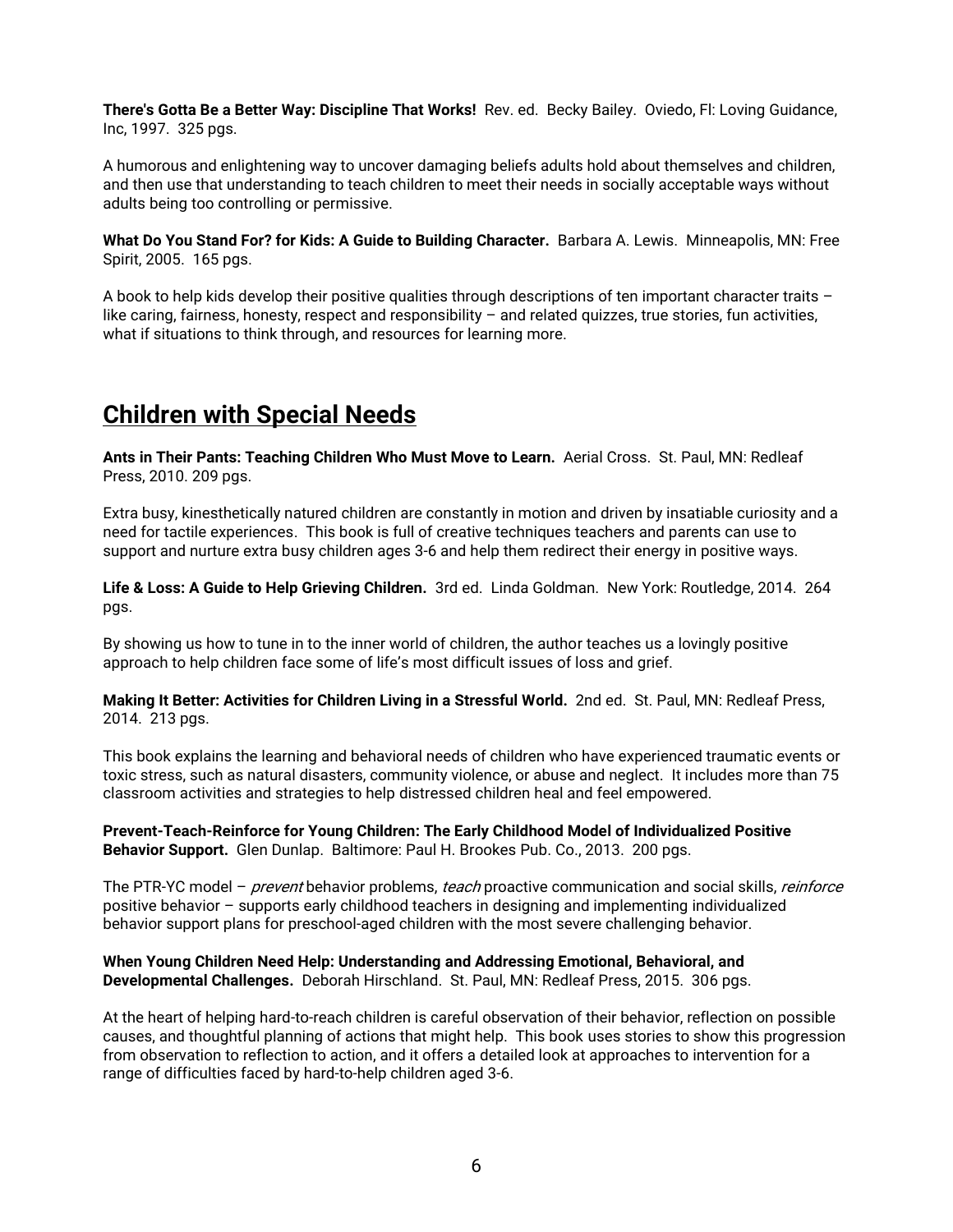# **From a Parent's Point of View**

**Discipline the Brazelton Way.** T. Berry Brazelton and Joshua D. Sparrow. Cambridge, MA: Perseus Publishing, 2003. 160 pgs.

A small book packed with effective solutions for all the common behavior problems. Lots of good, experienced advice about ways to encourage empathy, self-discipline, and moral development.

**Easy to Love, Difficult to Discipline: The Seven Basic Skills for Turning Conflict into Cooperation.** Becky Bailey. New York: William Morrow, 2000. 285 pgs.

Bailey, a developmental psychologist, contends that the difficult but rewarding task of guiding children's behavior starts only when parents are able to discipline themselves and become models of self-control. By following the author's "7 Powers for Self-Control" (attention, love, acceptance, perception, intention, free will, and unity), a parent will be equipped to use the "7 Basic Discipline Skills" (composure, assertiveness, choices, encouragement, positive intent, empathy, and consequences).

**How to Discipline Kids without Losing Their Love and Respect: An Introduction to Love and Logic.** Jim Fay. Golden, CO: Love and Logic Press, 2004. 81 pgs.

Many entertaining examples show parents how to follow the two rules of Love and Logic. #1 – Adults set firm limits in loving ways without anger, lecture, threats, or repeated warnings. #2 – When a child causes a problem, the adult hands it back in loving ways.

**How to Talk So Kids Will Listen & Listen So Kids Will Talk.** 20th anniversary updated ed. Adele Faber and Elaine Mazlish. New York: Avon, 1999. 286 pgs.

Parents learn how to cope with a child's negative feelings, express anger without being hurtful, engage a child's willing cooperation, use alternatives to punishment, and resolve family conflicts peacefully. The authors include hundreds of examples of helpful dialogues, cartoons that show communication skills in action, and exercises so parents can practice the skills at their own pace.

**The Top Ten Preschool Parenting Problems and What to Do about Them!** Roslyn Ann Duffy. Redmond, WA: Exchange Press, 2008. 356 pgs.

This book offers parents real life, practical advice with humor and love.

#### **Understanding and Promoting Child Development**

**Beyond Behavior Management: The Six Life Skills Children Need.** 2nd ed. Jenna Bilmes. St. Paul, MN: Redleaf Press, 2012. 319 pgs.

Ways to help children develop the six life skills of attachment, affiliation, self-regulation, initiative, problem solving and conflict resolution, and respect.

**By the Ages: Behavior & Development of Children Pre-Birth through Eight.** K. Eileen Allen. Albany, NY: Delmar, 2000. 244 pgs.

This user-friendly, non-technical guide to child development is a tool for evaluating developmental milestones, growth patterns, daily routines, and activities.